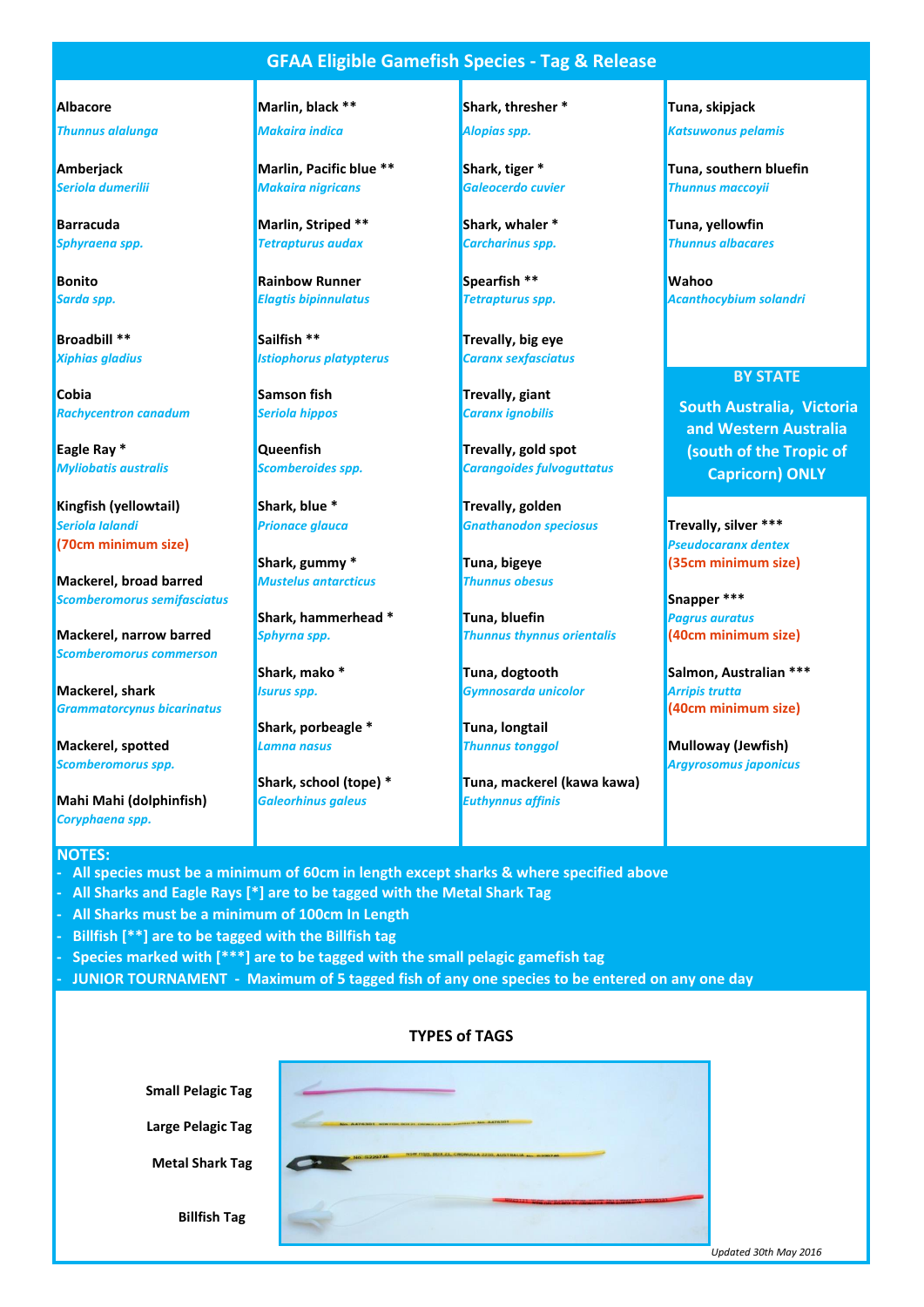# **Game Fishing Association of Victoria - Tag & Release 30/05/2016)**

|                                                           |    |    |            |      | <b>SPECIES</b>                                       |     |                         |           |               |
|-----------------------------------------------------------|----|----|------------|------|------------------------------------------------------|-----|-------------------------|-----------|---------------|
| Minimum length & weight >                                 | cm | kg | <b>Tag</b> |      | Points Minimum length & weight >                     | cm  | kg                      | Tag       | <b>Points</b> |
| <b>Albacore</b><br><b>Thunnus alalunga</b>                | 60 | 3  | LP         | 2000 | Mulloway (Jewfish) ^<br><b>Argyrosomus japonicus</b> | 60  | 3                       | LP        | 1000          |
| Amberjack<br>Seriola dumerilii                            | 60 | 3  | LP         | 2000 | <b>Queenfish</b><br>Scomberoides spp.                | 60  | $\overline{\mathbf{3}}$ | LP        | 1000          |
| <b>Barracuda</b><br>Sphyraena spp.                        | 60 | 3  | LP         | 25   | <b>Rainbow Runner</b><br><b>Elagtis bipinnulatus</b> | 60  | $\overline{\mathbf{3}}$ | <b>LP</b> | 25            |
| <b>Bonito</b><br>Sarda spp.                               | 60 | 3  | LP         | 25   | <b>Sailfish</b><br><b>Istiophorus platypterus</b>    |     |                         | B         | 10000         |
| <b>Broadbill</b><br><b>Xiphias gladius</b>                |    |    | B          |      | 10000 Salmon, Australian ^<br><b>Arripis trutta</b>  | 40  | 3                       | <b>SP</b> | 100           |
| Cobia<br><b>Rachycentron canadum</b>                      | 60 | 3  | LP         | 2000 | <b>Samson fish</b><br>Seriola hippos                 | 60  | 3                       | LP        | 2000          |
| <b>Eagle Ray</b><br><b>Myliobatis australis</b>           |    | 3  | М          | 25   | Shark, blue<br><b>Prionace glauca</b>                | 100 | 5                       | М         | 2000          |
| Kingfish (yellowtail)<br>Seriola Ialandi                  | 70 | 3  | LP         |      | 2000 Shark, gummy<br><b>Mustelus antarcticus</b>     | 100 | 5                       | М         | 500           |
| Mackerel, broad barred<br>Scomberomorus semifasciatus     | 60 | 3  | LP         | 25   | Shark, hammerhead<br>Sphyrna spp.                    | 100 | 5                       | M         | 3000          |
| Mackerel, narrow barred<br><b>Scomberomorus commerson</b> | 60 | 3  | LP         | 1000 | Shark, mako<br><b>Isurus spp.</b>                    | 100 | 5                       | M         | 4000          |
| Mackerel, shark<br><b>Grammatorcynus bicarinatus</b>      | 60 | 3  | LP         | 25   | Shark, porbeagle<br>Lamna nasus                      | 100 | 5                       | M         | 4000          |
| Mackerel, spotted<br>Scomberomorus spp.                   | 60 | 3  | LP         | 25   | Shark, school (tope)<br><b>Galeorhinus galeus</b>    | 100 | 5                       | М         | 1500          |
| Mahi Mahi (dolphinfish)<br>Coryphaena spp.                | 60 | 3  | <b>LP</b>  |      | 1000 Shark, thresher<br>Alopias spp.                 | 100 | 5                       | M         | 5000          |
| Marlin, black<br><b>Makaira indica</b>                    |    |    | B          |      | 10000 Shark, tiger<br><b>Galeocerdo cuvier</b>       | 100 | 5                       | M         | 3000          |
| Marlin, Pacific blue<br><b>Makaira nigricans</b>          |    |    | B          |      | 10000 Shark, whaler<br><b>Carcharinus spp.</b>       | 100 | 5                       | M         | 3000          |
| Marlin, Striped<br><b>Tetrapturus audax</b>               |    |    | B          |      | 10000 Spearfish<br><b>Tetrapturus spp.</b>           |     |                         | B         | 10000         |

**Notes:** 

 **and south of the Tropic of Capricorn in Western Australia. 1. ^ Species marked with a caret (^) are only eligible to be Tagged in Victoria, South Australia**

**2. Minimum length AND weight must BOTH be met or exceeded.**

**3. For Tag Types refer to next page.**